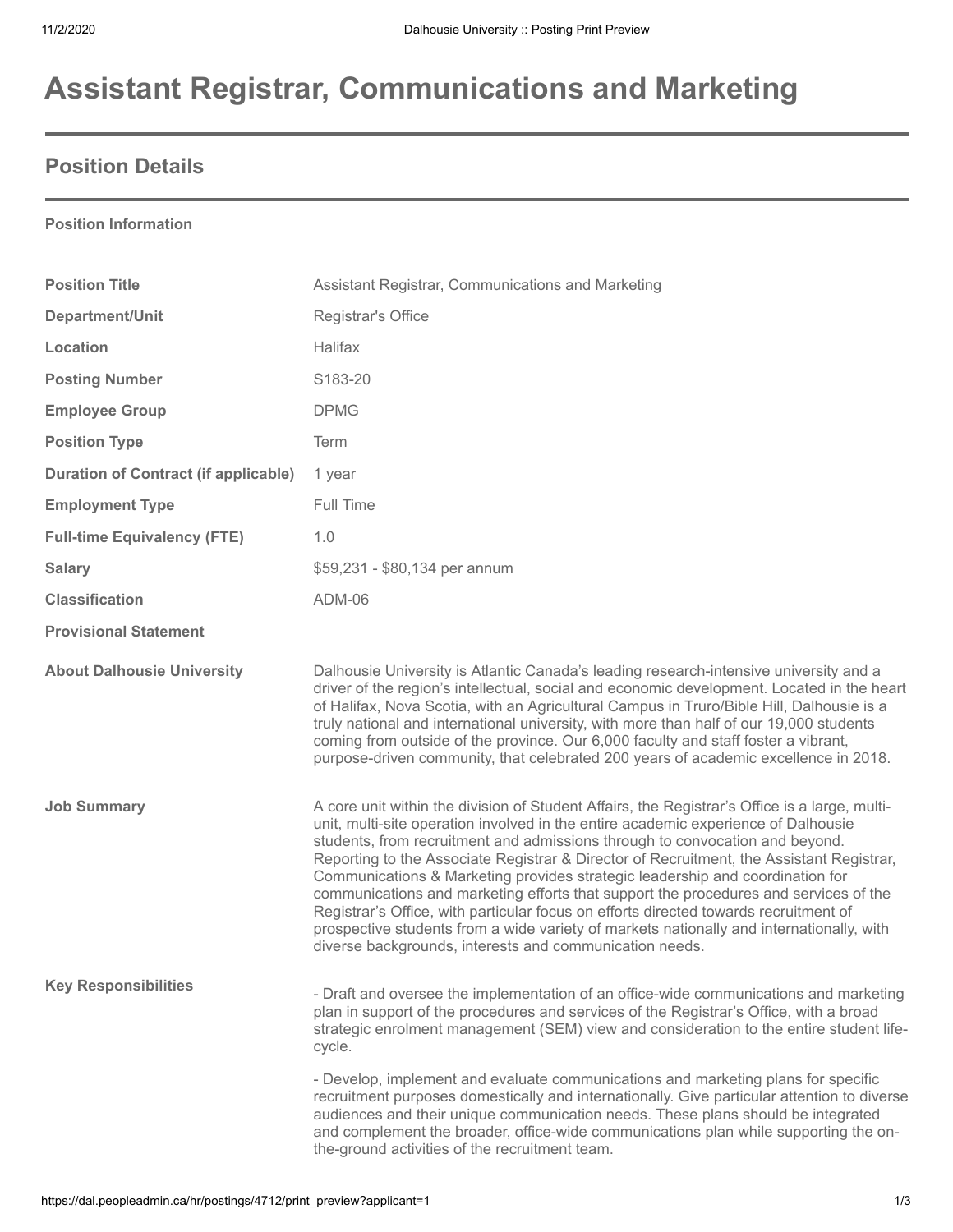| 11/2/2020                         | Dalhousie University :: Posting Print Preview                                                                                                                                                                                                                                                                                                                                                                                                                                                                                                                                                                                                            |
|-----------------------------------|----------------------------------------------------------------------------------------------------------------------------------------------------------------------------------------------------------------------------------------------------------------------------------------------------------------------------------------------------------------------------------------------------------------------------------------------------------------------------------------------------------------------------------------------------------------------------------------------------------------------------------------------------------|
|                                   | - Develop and/or update all major promotional materials, print and electronic, in support<br>of student recruitment efforts. Regularly draft, edit and proof/review iterations of these<br>materials for accuracy, content and appropriate messaging. Oversee the tender process<br>for large-scale publications.                                                                                                                                                                                                                                                                                                                                        |
|                                   | - Oversee the online presence of the recruitment team. Manage web content on Dal.Ca,<br>social media channels (while leveraging content from Communications and Marketing)<br>and profiles/sponsorships external to the institution.                                                                                                                                                                                                                                                                                                                                                                                                                     |
|                                   | - Plan, organize and implement recruitment activities for prospective domestic and<br>international students and their supporters across multiple target markets. Share in-<br>depth knowledge of Dalhousie's programs, admissions requirements, supports and<br>services through effective presentations and initiatives to groups -large and small -both<br>on and off-campus.                                                                                                                                                                                                                                                                         |
| <b>Note</b>                       | Current Dalhousie employees are encouraged to apply. Secondment opportunities<br>strongly considered.                                                                                                                                                                                                                                                                                                                                                                                                                                                                                                                                                    |
| Qualifications                    | Undergraduate degree, plus five years' experience at an administrative level preferably<br>working in a post-secondary/university environment (or an equivalent combination of<br>training and experience) is required. Master's degree and/or professional accreditation is<br>considered an asset. The incumbent must be mature and able to effectively deal with<br>confidential and sensitive information. Responsibility for analysis and execution of short<br>and long-term business plans is a requirement. Knowledge of various educational<br>systems, domestic and international, student assistance programs and counselling is an<br>asset. |
| <b>Job Competencies</b>           | The successful candidate is expected to demonstrate proficiency in Dalhousie's core<br>and leadership competencies (https://www.dal.ca/dept/leaders.html), in particular:<br>- Communication<br>- Change & Innovation<br>- Respect & Inclusion<br>- Knowledge & Thinking Skills                                                                                                                                                                                                                                                                                                                                                                          |
|                                   | - Self-Awareness & Professionalism<br>- Adaptability                                                                                                                                                                                                                                                                                                                                                                                                                                                                                                                                                                                                     |
| <b>Additional Information</b>     | Dalhousie University supports a healthy and balanced lifestyle. Our total compensation<br>package includes a defined benefit pension plan, health and dental plans, a health<br>spending account, an employee and family assistance program and a tuition assistance<br>program.                                                                                                                                                                                                                                                                                                                                                                         |
| <b>Application Consideration</b>  | Applications from university employees and external candidates are given concurrent<br>consideration. Among short-listed candidates, university employees will be given special<br>consideration.                                                                                                                                                                                                                                                                                                                                                                                                                                                        |
|                                   | We thank all applicants for their interest, however, only candidates selected for an<br>interview will be contacted.                                                                                                                                                                                                                                                                                                                                                                                                                                                                                                                                     |
| <b>Diversity Statement</b>        | Dalhousie University is committed to fostering a collegial culture grounded in diversity<br>and inclusiveness. The university encourages applications from Indigenous persons,<br>persons with a disability, racially visible persons, women, persons of a minority sexual<br>orientation and/or gender identity, and all candidates who would contribute to the<br>diversity of our community. For more information, please visit<br>www.dal.ca/hiringfordiversity.                                                                                                                                                                                     |
| <b>Posting Detail Information</b> |                                                                                                                                                                                                                                                                                                                                                                                                                                                                                                                                                                                                                                                          |